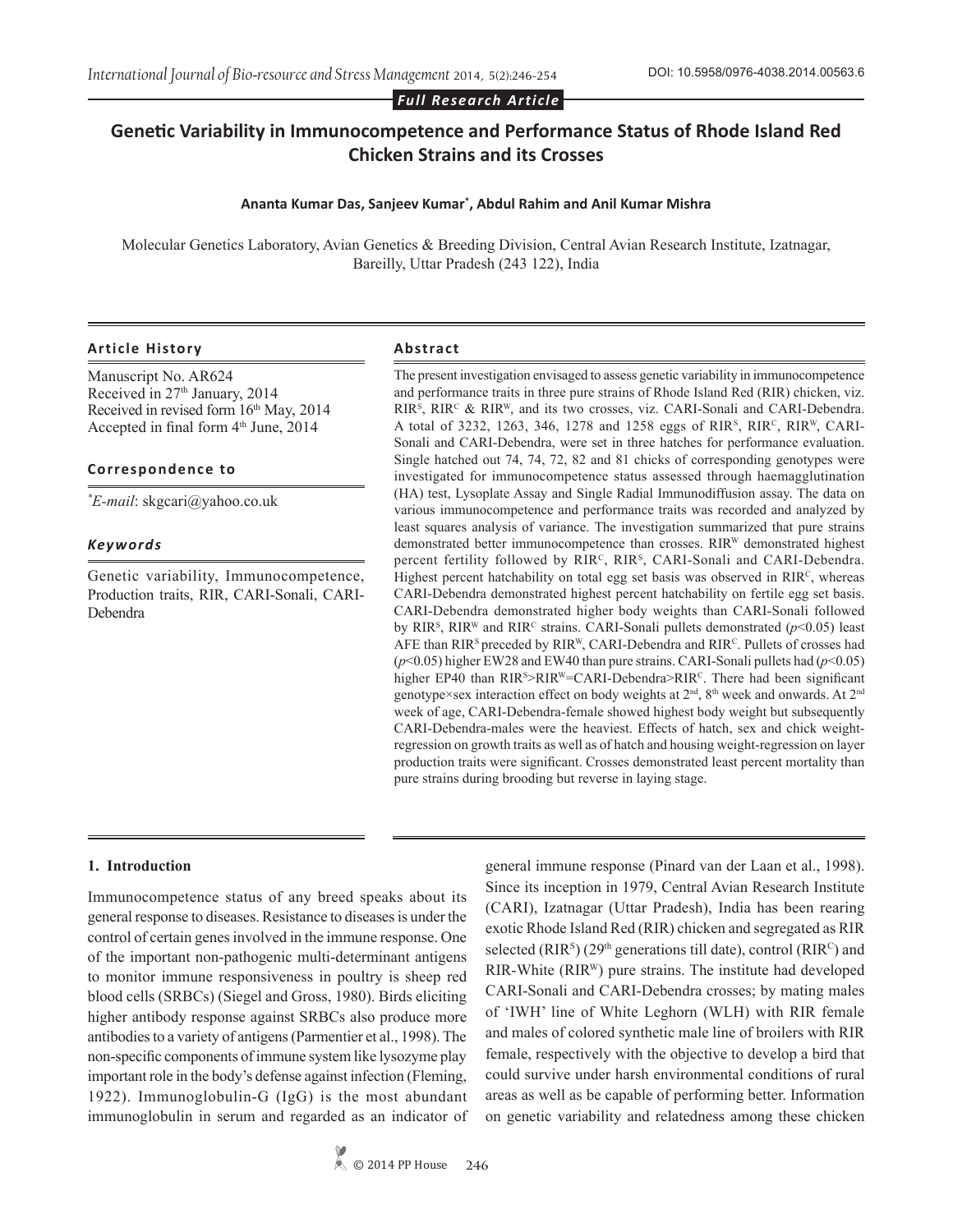strains and/ or crosses are prerequisite for their exploitation in selective breeding programs. The present investigation was undertaken to assess immunocompetence status and evaluate performances of these RIR strains and crosses.

#### **2. Materials and Methods**

# *2.1. Experimental units*

A total of 7377 fertile eggs, collected after artificial insemination (AI), at 10 days intervals which included 3232, 1263, 346, 1278 and 1258 eggs of RIR<sup>s</sup>, RIR<sup>c</sup>, RIR<sup>w</sup>, CARI-Sonali and CARI-Debendra, respectively, were set in three hatches.Single hatched out 74, 74, 72, 82 and 81 chicks at 5-6 weeks of age in corresponding five genotypes and a few Muzaffarnagari breed of sheep (Sheep and Goat Farm, Indian Veterinary Research Institute, Izatnagar) were utilized in immunocompetence study.

#### *2.2. Poultry husbandry adopted*

The day-old chicks were wing banded and vaccinated against Ranikhet disease (RD) and Mareck's disease (MD) in the hatchery itself soon after hatching and thereafter transferred on to the litter brooder. After attaining four-weeks of age the chicks were shifted to new brooder house or colony house for 16 weeks after that they were shifted in to individual cages for breeding, laying and pedigree maintenance. The height of hover in the brooder house was adjustable; it could be raised or lowered as per the need of chicks depending on the ambient temperature in the room. Floor space and brooding temperature were provided to the birds as per the standard requirement. As far as light regime was concerned, chicks initially required continuous light for 24 hours in the first three weeks. The lights was decreased  $\omega$  2 h week<sup>-1</sup> till eight-week so as to provide light for about 14 h and thereafter maintained till 16 weeks of age. Water and feed were provided *ad libitum,* two times a day. Birds were fed on CARI-formulated (Division of Avian Nutrition and Feed Technology) chick mash (crude protein-20.65%, metabolic energy-2694.64 Kcal kg<sup>-1</sup>, calcium-1.02%, available phosporous-0.45%, lysine-1.05% and methionine-0.41%) (0-8 weeks), grower mash (crude protein-16.78%, metabolic energy-2536 Kcal kg-1, calcium-1.15%, available phosporous-0.40%, lysine-0.76% and methionine-0.37%) (9-20 weeks) and layer mash (crude protein-18.18%, metabolic energy-2676.52 Kcal kg-1, calcium-3.61%, available phosporous-0.34%, lysine-0.83% and methionine-0.36%) (21 weeks onwards). Vaccination against RD, MD, infectious bursal disease (IBD), fowl pox and egg dropping syndrome (EDS) was done as per the vaccination schedule followed by Avian Medicine Section, at this institute.

# *2.3. Harvesting of immune sera*

One ml of 1% (v/v) sheep erythrocytes (SRBC) sterile

suspension in PBS (pH 7.4) was injected into the jugular vein of each bird at 5-6 weeks of age with tuberculin syringe. Approximately 1 ml blood was collected from jugular vein/ wing vein into 1.5 ml sterile tubes without adding any anticoagulant on  $5<sup>th</sup>$  day post immunization (5 dpi) and allowed to clot keeping the tubes in slanting manner. The hyper immune sera were harvested in 0.5 ml sterile tubes. Sera samples were stored at -20<sup>°</sup>C till further analysis.

# *2.4. Assessment of immunocompetence traits*

The humoral immune response of chicks was assessed by estimating *in vivo* antibody response to SRBC assessed through haemagglutination (HA) test (Van der Zijpp and Leenstra, 1980). The serum lysozyme concentration was estimated by Lysoplate Assay (Lie et al., 1986) using 1% agarose, in which *Micrococcus lysodieketicus* (Sigma, USA) @ 50 µg ml-1 of dibasic buffer was added . Two fold serial dilutions of standard lysozyme (SRL, India) [added  $\omega$  2 μg μl<sup>-1</sup> in dibasic buffer (0.066 M, pH 6.3)] were prepared to get the final concentration of lysozyme as 40  $\mu$ g ml<sup>-1</sup>, 20  $\mu$ g ml<sup>-1</sup>, 10  $\mu$ g ml<sup>-1</sup>, 5.0  $\mu$ g ml<sup>-1</sup>, 2.5  $\mu$ g ml<sup>-1</sup> and 1.25  $\mu$ g ml<sup>-1</sup> in order to plot standard curve. A 3% (w/v) agarose gel was used as solidifying base to assay IgG concentrations through Single Radial Immunodiffusion (SRID) assay (Mancini et al., 1965) and the standards of chicken IgG (IgY) (Sigma, USA), viz*.* 25 mg ml-1, 12.5 mg ml<sup>-1</sup>, 6.25 mg ml<sup>-1</sup>, 3.125 mg ml<sup>-1</sup> and 1.562 mg ml<sup>-1</sup>, prepared by serial dilution of stock solution (concentration of 25 mg  $ml<sup>-1</sup>$ ) was loaded in the wells to plot standard curve. Five  $µl$  of unknown sera was diluted to four times with 0.1 M Tris-HCl for SRID assay and then 10 µl of each sample was loaded in the wells. Lysoplate and IgG Plates were stained with 0.2% Coomassie Brilliant Blue (CBB) staining solution for 6 h and excess stain was removed with destaining solution. The diameters of the lysed/ precipitation zones around standards as well as unknown samples were measured with the help of Digital Vernier Calipers. The concentrations (after  $log_2 n$ transformation) of standards were regressed on diameter of the lysed/ precipitation zones around standards. The slope of the curve and intercept were determined. The serum lysozyme and IgG concentrations in the unknown sera samples were estimated using the regression equation: Y=bx+c; where, Y=Concentration of serum lysozyme or four times diluted serum IgG in unknown sera sample, b=Slope of regression equation, c=Intercept of regression equation and x=Diameter of the lysed/ precipitation zone around the sample.

# *2.5. Performance data recording*

Percent fertility and percent hatchability based on total egg set and fertile egg set were calculated for successive three hatches. Data on chick weight (in g), body weights (in g) at  $1<sup>st</sup>$ ,  $2<sup>nd</sup>$ ,  $3<sup>rd</sup>$ ,  $4<sup>th</sup>$ ,  $6<sup>th</sup>$ ,  $8<sup>th</sup>$ ,  $12<sup>th</sup>$ ,  $16<sup>th</sup>$ ,  $20<sup>th</sup>$  and  $40<sup>th</sup>$  weeks of age, age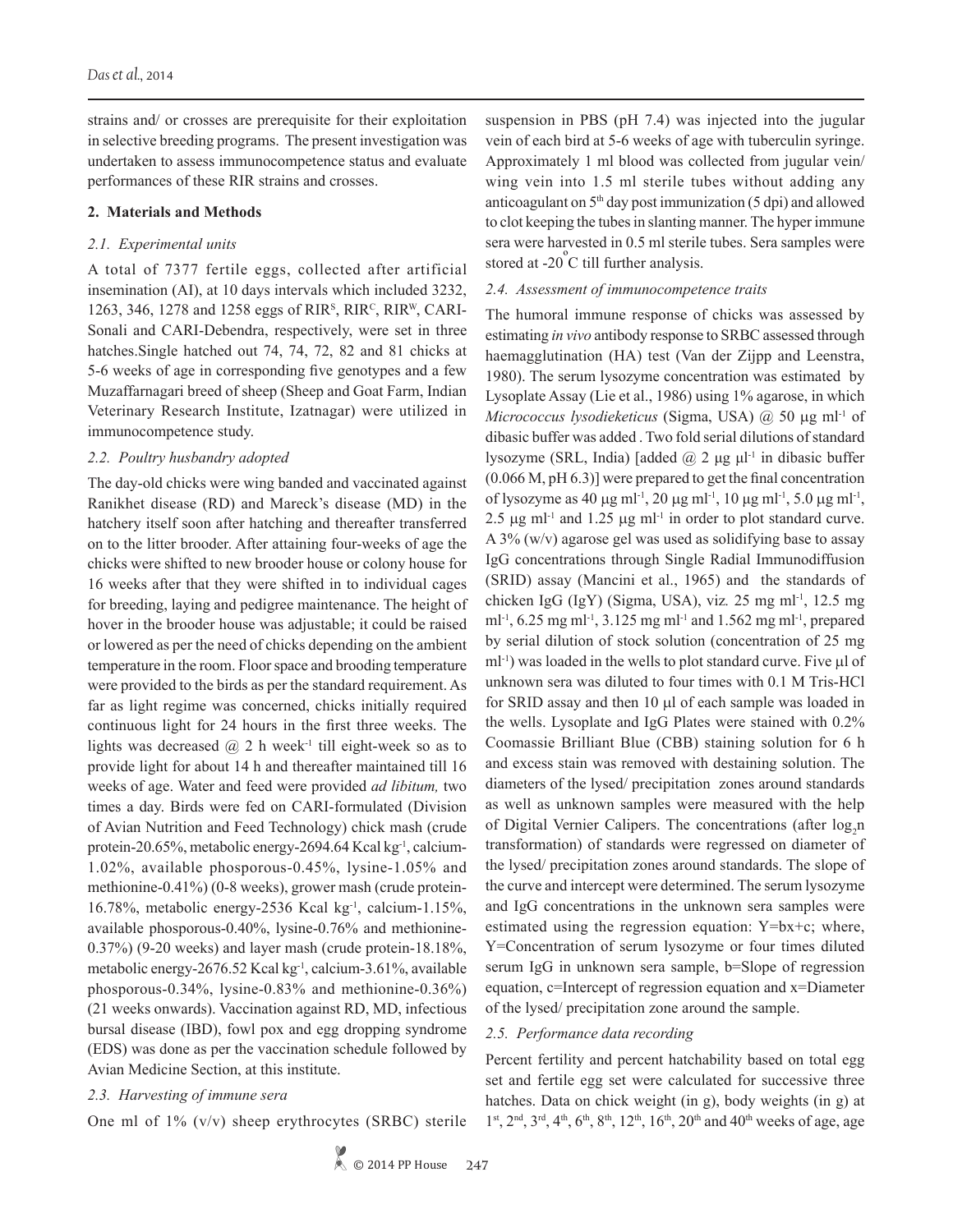at first egg (in days), egg weights (in g) at 28 and  $40<sup>th</sup>$  weeks of age, part period egg production upto 40 weeks of age and mortality up to 40-weeks of age for first two hatches were recorded and analyzed.

# *2.6. Statistical analysis*

The data on immunocompetence, growth and layer production traits was analyzed by least squares analysis of variance (Harvey, 1990) after pooling of data over all genotypes. Data on immunocompetence traits was analyzed by taking genotype and sex as fixed effects in the statistical model. Likewise, data on growth traits was analyzed by taking genotype, hatch and sex as main effects and chick weight as regression and genotype×sex interaction in the model. Data on layer production traits was analyzed by taking genotype and hatch as main effects and BW20 as regression effect. Critical differences between the least squares means and percent differences between the percent fertility, hatchability and mortality were assessed by Critical Difference (CD) test and Normal Deviate (ND) test, respectively at 5% level of significance.

# **3. Results and Discussion**

# *3.1. Immunocompetence traits*

Least squares analysis of variance indicated that all the five genotypes differed significantly  $(p<0.05)$  for HA titre, serum lysozyme and serum IgG concentrations (Table 1).

The least squares means of HA titre were 8.837±0.473, 10.393±0.473, 6.511±0.504, 6.012±0.455 and 5.789±0.452 in RIR<sup>s</sup>, RIR<sup>c</sup>, RIR<sup>W</sup>, CARI-Sonali and CARI-Debendra chickens, respectively. The corresponding estimates of serum lysozyme concentration were 6.336±0.437, 5.174±0.428, 6.996 $\pm$ 0.435, 5.692 $\pm$ 0.404 and 6.000 $\pm$ 0.472 µg ml<sup>-1</sup>, and of serum IgG concentration were 6.597±0.361, 7.780±0.361,  $7.749\pm0.390$ ,  $5.151\pm0.398$  and  $6.002\pm0.398$  μg μl<sup>-1</sup> (Table 2). CD test revealed that RIRW, CARI-Sonali and CARI-Debendra chicken genotypes did not significantly differed among themselves for HA titre though trend of LS means was

Table 1: Least squares analysis of variance of various immunocompetence traits in RIR<sup>s</sup>, RIR<sup>c</sup>, RIR<sup>W</sup>, CARI-Sonali and CARI-Debendra chickens

| SoV        | df  | Mean sum of squares |                           |             |  |  |  |
|------------|-----|---------------------|---------------------------|-------------|--|--|--|
|            |     | Haemag-             | Serum                     | Serum IgG   |  |  |  |
|            |     |                     | glutination lysozyme con- | concentra-  |  |  |  |
|            |     | (HA) titre          | centration                | tion        |  |  |  |
| Genotypes  | 4   | 306.244***          | 33.732*                   | 82.321***   |  |  |  |
| <b>Sex</b> |     | 0.070               | 2.300                     | 0.655       |  |  |  |
| Remainder  | 369 | 16.538              | 13.382 (351)              | 9.509 (324) |  |  |  |

\* *p*<0.05 and \*\*\**p*<0.001; Figures within parentheses denote degrees of freedom

RIR<sup>c</sup>>RIR<sup>s</sup>>RIR<sup>w</sup>>CARI-Sonali>CARI-Debendra. Similarly non-significant differences were found for serum lysozyme concentration among RIR<sup>s</sup>, RIR<sup>W</sup> and CARI-Debendra, among RIR<sup>C</sup>, CARI-Sonali and CARI-Debendra, though its LS means had a trend of RIR<sup>W</sup>>RIR<sup>S</sup>>RIR<sup>c</sup>>CARI-Debendra>CARI-Sonali. CD test also could not find any significant difference for serum IgG concentration between  $RIR^{c}$  and  $RIR^{w}$ strains, between RIR<sup>s</sup> and CARI-Debendra and between the crosses, though its least squares means showed a trend of RIRC>RIRW>RIRS >CARI-Debendra>CARI-Sonali (Table 2). Pure strains demonstrated overall better immunocompetence than  $F_1$  crosses. The significant and/or non-significant difference between breeds, strains and/ or crosses for various immunocompetence traits were reflected in earlier reports of Toro et al. (1997) and Saini et al. (2007). Immunocompetence traits in CARI-Debendra cross have recently been studied and a few significant association between IC traits and production traits have been reported (Das et al., 2014).

Chatterjee et al. (2007) found 8.79±1.44 and 7.60±1.78 HA titres (5 dpi), respectively in a non-inbred (NB) and fullsib mated (FS) populations of Dahlem Red chicken which corroborated with the present findings in RIRS, CARI-Debendra, CARI-Sonali and RIRW. Saini et al. (2007) found 4 dpi HA titre of 5.20 and 4.70 in RIR-C (CARI strain) and RIR-B (Bhubaneswar strain). Gupta et al. (2010) estimated HA titre in HSRBC and LSRBC lines of white Leghorn chicken as  $8.06\pm0.22$  and  $7.87\pm0.26$ , respectively. Kumar et al. (2011) recorded 5 dpi HA titre in Aseel native chicken as 12.38±0.600. Some of the previous reports had contradictory estimates of serum lysozyme concentration. Kumar et al. (2011) estimated LS mean of serum lysozyme concentration as  $3.42\pm0.19 \,\mu g \,\text{m}$ l<sup>-1</sup> in Aseel chicken. Ahrestani et al. (1987) estimated the serum IgG concentration as  $7.53\pm0.22$  mg ml<sup>-1</sup> in WLH chicken. Sivaraman et al. (2005) estimated the serum IgG concentration as  $6.287\pm0.194$  mg ml<sup>-1</sup> in a synthetic dam line (SDL) of broiler chickens. Saini et al. (2007) found serum IgG concentration of 2.03  $\mu$ g  $\mu$ l<sup>-1</sup> in RIR<sup>C</sup> and 1.93  $\mu$ g  $\mu$ l<sup>-1</sup> in RIR<sup>B</sup> strain. Singh et al. (2009) and Singh et al. (2010) estimated relatively higher serum IgG concentration in Kadaknath (10.07 $\pm$ 0.20 µg µl<sup>-1</sup>) and Aseel  $(10.61\pm0.25 \text{ mg ml}^{-1})$  chickens, respectively. The differences in various reports may be due to the different genetic backgrounds of the genotypes investigated.

# *3.2. Performance traits*

# *3.2.1. Percent fertility and hatchability*

The overall percent fertility and hatchability based on total egg set (TES) and fertile egg set (FES) in  $RIR<sup>s</sup>$ ,  $RIR<sup>c</sup>$ ,  $RIR<sup>w</sup>$ , CARI-Sonali and CARI-Debendra chickens are presented in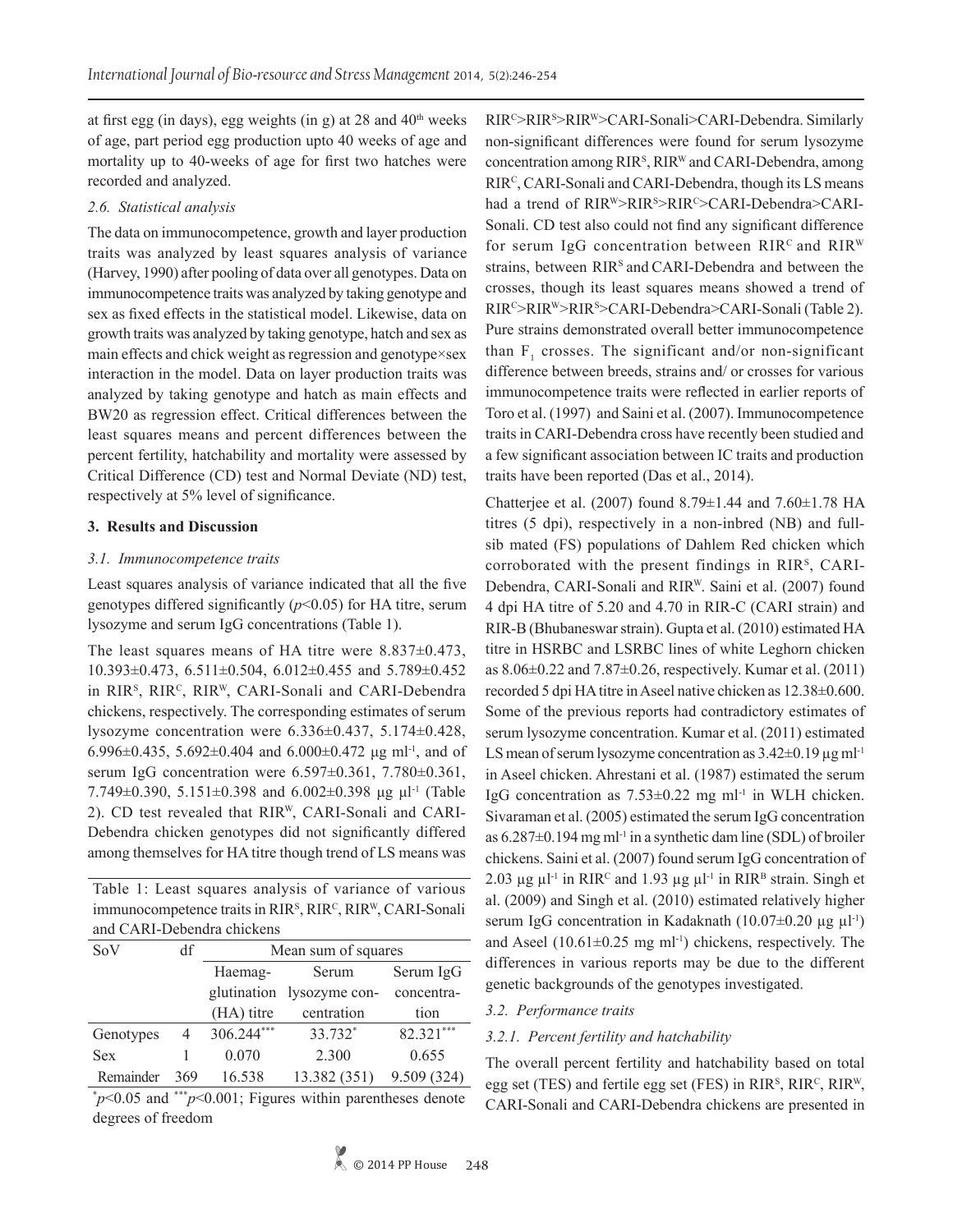# Table 3.

RIRW demonstrated highest percent fertility followed by RIRC>RIRS>CARI-Sonali>CARI-Debendra. However, statistically, the differences among RIR<sup>W</sup>, RIR<sup>c</sup> and RIR<sup>s</sup> were non- significant (*p*>0.05) by Normal Deviate (ND) test. The percent fertility values in present findings were lower than those reported earlier as 87.13, 87.04, 85.64 and 73.78% in RIR<sup>s</sup>, RIR<sup>c</sup>, CARI-Sonali and CARI-Debendra, respectively (CARI Annual Report, 2010-11). Fertility in RIR<sup>s</sup>, RIR<sup>c</sup> and RIR<sup>W</sup> pure strains was found somewhat higher than that reported in RIR (71.6%) (Kamar et al., 1984). However, Kicka et al. (1978) observed highest (92.30%) fertility in Fayoumi×RIR cross as compared to Fayouni (89%) and RIR (77.9%).

Highest TES hatchability was observed in RIRC, whereas highest FES hatchability was seen in CARI-Debendra chicken. However, statistically, the differences for TES hatchability between  $RIR<sup>c</sup>$  and  $RIR<sup>w</sup>$  and between  $RIR<sup>s</sup>$  and CARI-Sonali were non-significant  $(p>0.05)$  by ND test. Similarly, the differences for FES hatchability among CARI-Debendra, RIRC and RIR<sup>W</sup> and between RIR<sup>s</sup> and CARI-Sonali were also nonsignificant ( $p$ >0.05). Hatchability in RIR has been reported earlier also but with varied estimates, viz. 65.3% (Kamar et. al., 1984), 66.8% (Kicka et al., 1978) and 64.0±2.16% (Malago and Baitilwake, 2009). Present estimates of hatchability (FES) were close to the estimates reported in CARI Annual Report 2010-11 (2011) for RIR<sup>s</sup>, RIR<sup>c</sup>, CARI-Sonali (HR), CARI-Debendra (CD), which were 82.34, 85.18, 87.15 and 81.53%, respectively.

# *3.2.2. Growth production traits*

All the five genotypes had significant effect on all the growth production traits (Table 4). Least squares means of various growth production traits are presented in Table 5.

Previous reports of Mohammed et al. (2005) (CW, BW2, BW4, BW6, BW8, BW12, BW16), Adebambo et al. (2006) (BW1), Chatterjee et al. (2007) (BW2, BW4, BW8, BW12, BW16), Malago and Baitilwake (2009) (CW), CARI Annual Report (2010-11) (BW20) were quite comparable to the present findings (Table 5). Least squares means of chick weight demonstrated a trend of RIRS >CARI-Debendra>CARI-Sonali>RIR<sup>W</sup>>RIR<sup>C</sup> (Table 5). At subsequent ages, CARI-Debendra demonstrated the highest body weight, which was mostly followed by CARI-Sonali,  $RIR<sup>s</sup>$ ,  $RIR<sup>w</sup>$  and  $RIR<sup>c</sup>$  by CD test (Table 5). Hatch and sex-effects on body weights were mostly significant (Table 4). Regression effect of chick weight on subsequent body weights was also significant (Table 4). Genotype×sex interaction effect was significant on body weight at 2nd week and then 8th week onwards (Table 4). At 2nd week CARI-Debendra-female showed highest body weight but subsequently CARI-Debendra-male were the heaviest at all ages (Table 5). Siegel (1962) reported that body weight at eight weeks of age was significantly affected by line effect in White Plymouth Rock chickens. Similar to the present findings, Mohammed et al. (2005) also obtained significant

Table 3: Fertility and hatchability in  $RIR<sup>S</sup>$ ,  $RIR<sup>C</sup>$ ,  $RIR<sup>W</sup>$  strains and CARI-Sonali and CARI-Debendra crosses

| Strains or       | Fertil-            | Hatchability $(\% )$ |                      |  |  |  |
|------------------|--------------------|----------------------|----------------------|--|--|--|
| crosses          | ity $(\% )$        | Total egg set        | Fertile egg set      |  |  |  |
|                  |                    | basis (TES)          | basis (FES)          |  |  |  |
| RIR <sup>S</sup> | $75.86^{\circ}$    | 57.46 <sup>b</sup>   | $75.65^{b}$          |  |  |  |
| RIR <sup>C</sup> | 79.03 <sup>a</sup> | 68.51 <sup>a</sup>   | 86.62 <sup>a</sup>   |  |  |  |
| RIR <sup>W</sup> | 79 34 <sup>a</sup> | $67.80$ <sup>a</sup> | 85.27 <sup>a</sup>   |  |  |  |
| CARI-Sonali      | 70.83 <sup>b</sup> | 55.58bc              | 78.44 <sup>b</sup>   |  |  |  |
| CARI-Debendra    | $60.64^{\circ}$    | 53.09 <sup>c</sup>   | $87.54$ <sup>a</sup> |  |  |  |

Percent value in each column with different superscripts differ significantly (*p*<0.05)

|            | CARI-Debendra chickens |                                      |                                            |                                                 |  |  |  |  |
|------------|------------------------|--------------------------------------|--------------------------------------------|-------------------------------------------------|--|--|--|--|
|            | Factors                | Least squares means±standard errors  |                                            |                                                 |  |  |  |  |
|            |                        | Haemagglutination (HA)               | Serum lysozyme                             | Serum IgG                                       |  |  |  |  |
|            |                        | titre                                | concentration ( $\mu$ g ml <sup>-1</sup> ) | concentration ( $\mu$ g $\mu$ l <sup>-1</sup> ) |  |  |  |  |
| Genotypes  | <b>RIR<sup>s</sup></b> | $8.837 \pm 0.473$ <sup>b</sup> (74)  | $6.336 \pm 0.437$ <sup>ab</sup> (70)       | $6.597 \pm 0.361$ <sup>b</sup> (73)             |  |  |  |  |
|            | RIR <sup>C</sup>       | $10.393 \pm 0.473$ <sup>a</sup> (74) | $5.174 \pm 0.428$ (73)                     | $7.780 \pm 0.361$ <sup>a</sup> (73)             |  |  |  |  |
|            | RIRW                   | $6.511 \pm 0.504$ <sup>c</sup> (66)  | $6.996 \pm 0.435$ <sup>a</sup> (72)        | $7.749 \pm 0.390$ <sup>a</sup> (64)             |  |  |  |  |
|            | CARI-Sonali            | $6.012 \pm 0.455$ <sup>c</sup> (80)  | $5.692 \pm 0.404b^c(82)$                   | $5.151 \pm 0.398$ <sup>c</sup> (60)             |  |  |  |  |
|            | CARI-Debendra          | $5.789 \pm 0.452$ <sup>c</sup> (81)  | $6.000 \pm 0.472$ <sup>abc</sup> (60)      | $6.002 \pm 0.398$ <sup>bc</sup> (60)            |  |  |  |  |
| <b>Sex</b> | Male                   | $7.522 \pm 0.285$ (205)              | $6.121 \pm 0.266$ (192)                    | $6.701 \pm 0.231$ (179)                         |  |  |  |  |
|            | Female                 | $7.494\pm0.314(170)$                 | $5.959 \pm 0.287$ (165)                    | $6.610\pm0.253(151)$                            |  |  |  |  |

Table 2: Least squares means±standard errors of various immunocompetence traits in  $RIR<sup>s</sup>$ ,  $RIR<sup>c</sup>$ ,  $RIR<sup>w</sup>$ , CARI-Sonali and CARI-Debendra chickens

Different superscripts in a column for a factor denote significant ( $p$ <0.05) differences; Figures within parenthesis denote number of observations.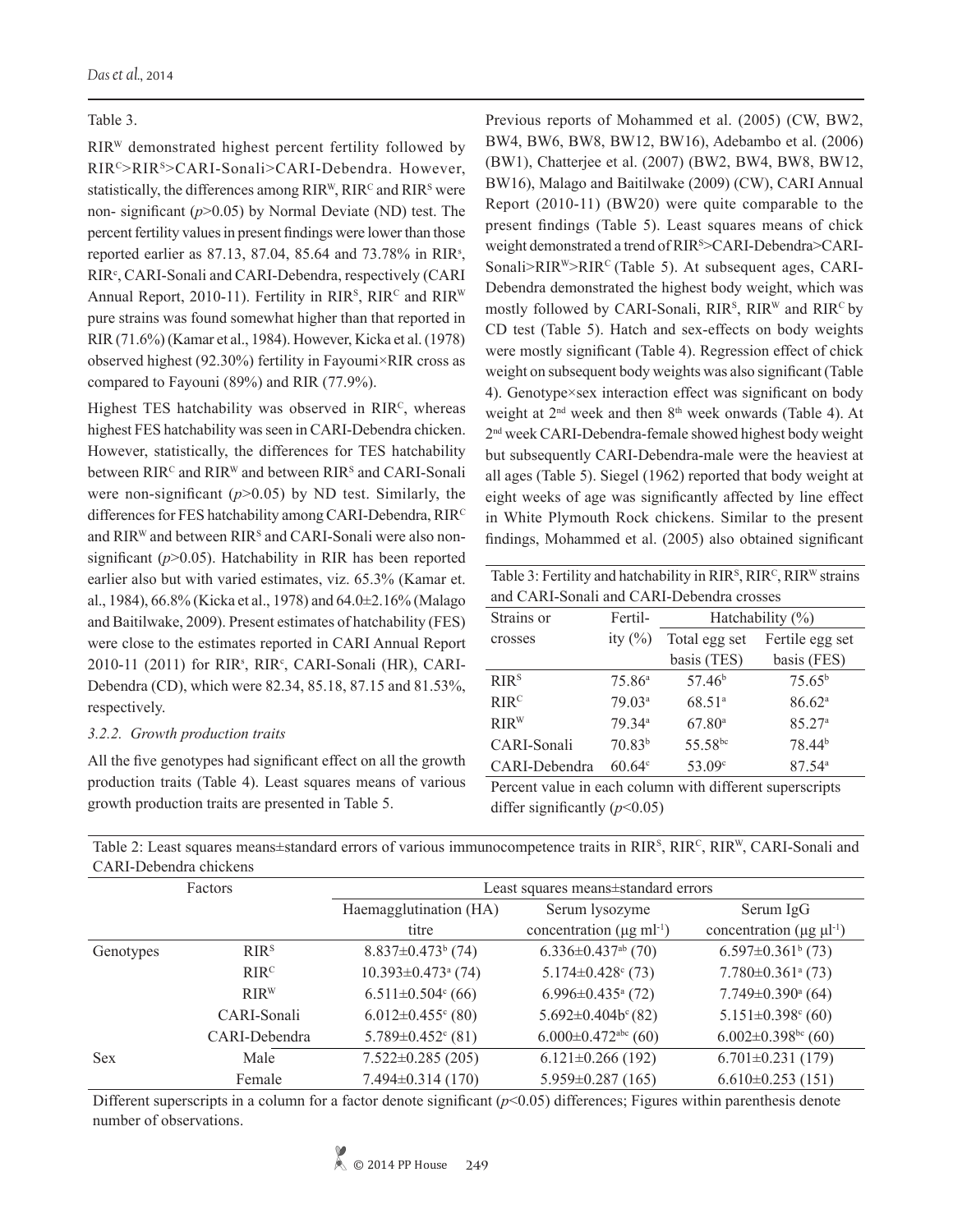| $S_{\rm 0}$        | đf |           |                     |                                   |                       | Mean sum of squares |               |                   |                                          |                             |                       |
|--------------------|----|-----------|---------------------|-----------------------------------|-----------------------|---------------------|---------------|-------------------|------------------------------------------|-----------------------------|-----------------------|
|                    |    | Š         | BWI                 | BW2                               | BW3                   | BW4                 | BW6           | BW8               | BW12                                     | BW16                        | BW20                  |
| Geno-<br>types     |    |           |                     | $963.7***$ 13387.5*** 170356.5*** | 553402.9***           | 1574946.7***        |               |                   | 3006920.8*** 12515318.4*** 35198225.8*** | 75602141.9*** 29002792.1*** |                       |
| Hatch              |    | 1384.0*** |                     | 153799.5***                       |                       | 596844.2***         |               | 1449575.5***      | 4391309.4***                             | 123.7                       | 120228.7 <sup>£</sup> |
| Sex                |    | 87.0**    | 41.3                | 1070.6*                           | 9319.9***             | 47507.6***          | 252658.3***   | 987734.0***       | 7380636.5***                             | 33518886.2****              |                       |
| Genotype           |    |           | 193.0 <sup>\$</sup> | $1049.8***$                       | $1624.2$ <sup>#</sup> | 3972.4*             | 7095.0        | 48150.5***        | 279589.2***                              | 1096065.1***                |                       |
| $\times$ sex       |    |           |                     |                                   |                       |                     |               |                   |                                          |                             |                       |
| RGS CW             |    |           |                     | 3946.4*** 33948.3***              | 40140.8***            | 153424.0***         | $175001.1***$ | 543931.5***       | 1985012.8***                             | 2589555.4***                | 933663.7***           |
| Remain-2600<br>der |    | 12.1      | (938)<br>89.7       | (2595)<br>280.3                   | 770.3<br>(938)        | (2492)<br>1723.1    | 4644.1 (938)  | (1706)<br>11418.1 | 37800.3<br>(2310)                        | 124559.7<br>(2007)          | 40434.2<br>(863)      |

*International Journal of Bio-resource and Stress Management* 2014, 5(2):246-254

differences for average body weight of different tester×line crosses between exotic testers, viz. RIR, Bovans, Egyptian Fayoumi cockerels and indigenous lines, viz*.* large Beladi, Bare-neck, Betwil hens. Adebambo et al. (2006) observed that the body weight were significantly affected by breed from 1st week onwards in Giriraja, Indian WLH, and Nigerian improved indigenous chicken genotypes in accordance to the present genotypic effect on growth performances.

# *3.2.3. Layer production traits*

There had been significant effect of genotype on all the layer production traits (Table 6). Least squares means of various layer production traits are presented in Table 7.

CARI-Debendra pullets had significantly  $(p<0.05)$  higher housing body weight as compared to RIR<sup>S</sup>>CARI-Sonali≈RIR<sup>W</sup>>RIR<sup>c</sup> pullets. AFE was significantly better in CARI-Sonali followed by RIR<sup>S</sup><RIR<sup>W</sup><RIR<sup>C</sup><CARI-Debendra. CARI-Debendra≈CARI-Sonali pullets had significantly  $(p<0.05)$  higher EW28 as compared to  $RIR<sup>s</sup> > RIR<sup>c</sup>, RIR<sup>s</sup> \approx RIR<sup>w</sup>$  and  $RIR<sup>w</sup> \approx RIR<sup>c</sup>$  pullets. CARI-Debendra pullets had significantly (*p*<0.05) higher BW40 as compared to RIRC≈RIRW≈CARI-Sonali≈RIRS pullets. CARI-Debendra≈CARI-Sonali pullets had significantly (*p*<0.05) higher EW40 as compared to  $RIR<sup>s</sup> > RIR<sup>c</sup>$  and  $RIR<sup>s</sup> \approx RIR<sup>w</sup>$ and RIR<sup>W</sup>≈RIR<sup>C</sup> pullets. CARI-Sonali pullets had significantly (*p*<0.05) higher EP40 as compared to RIR<sup>s</sup>>RIR<sup>w</sup>≈CARI-Debendra>RIR<sup>C</sup> pullets. Hatch effect on body weights was mostly significant. Regression effect of housing body weight (BW20) on all layer production traits was significant (Table 6). Considerable differences in egg weights between layer strains have also been reported earlier (Yoo et al., 1983; Merat , 1990; Malago and Baitilwake, 2009).

Present findings corroborated well with the previous reports of ranges of AFE from 194 to 214 in RIR male (strain-A) and female (strain-B) lines and 1440 to 1908 g BW40 in RIR male (strain-A) and female (strain-B) lines (Nwagu et al., 2007), 60.58±4.55 gm to 58.42±6.88 gm egg weights in RIR and crossbred (Malago and Baitilwake, 2009). According to the CARI Annual Report (2010-11), corresponding values of RIR<sup>s</sup>, RIR<sup>c</sup> strains of 27<sup>th</sup> generation, CARI-Sonali and CARI-Debendra crosses were 140.58±0.30, 154.22±0.87, 149.82±18.66 and 154.27±0.87 days of AFE; 46.28±0.08, 44.18±0.13, 48.89±0.25 and 50.85±0.38 g of egg weight at 28<sup>th</sup> weeks of age; 1825.84±6.56, 1516.67±10.39, 1681.44±12.59 and  $2928.39\pm31.20$  g body weight at 40 weeks of age; 50.54 $\pm$ 0.08, 48.63 $\pm$ 0.12, 52.11 $\pm$ 0.25 and 56.59 $\pm$ 0.24g egg weight at  $40^{th}$  week of age; and  $99.24 \pm 0.53$ ,  $69.83 \pm 0.85$ , 105.70±0.24 and 95.82±1.50 number of eggs up to 40 weeks of pullets' age. Chatterjee et al. (2010) recorded egg production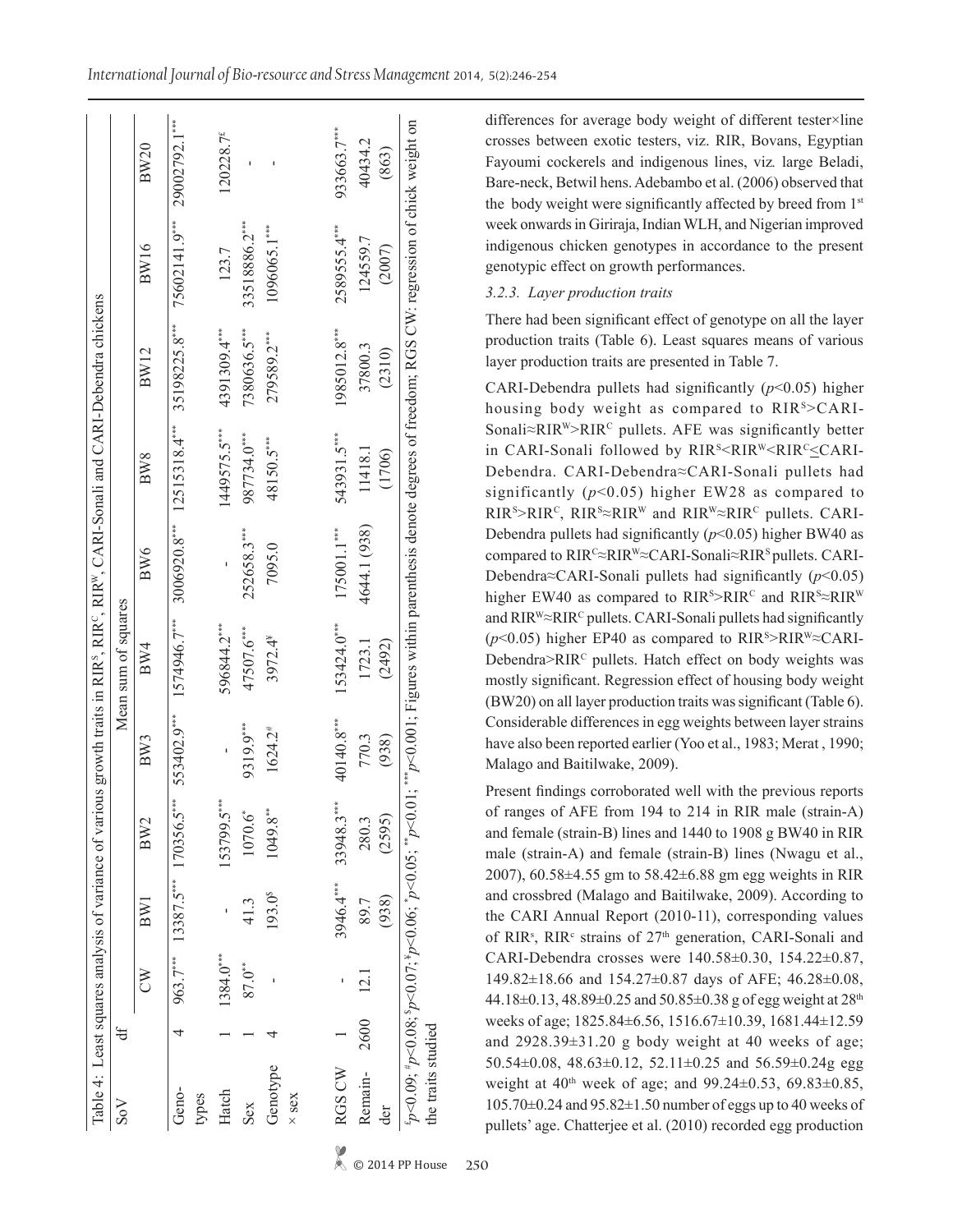|              | Table 5: Least squares means±standard errors of various growth traits in RIR <sup>s</sup> , RIR <sup>c</sup> , RIR <sup>W</sup> , CARI-Sonali and CARI-Debendra chickens |                               |                               |                               |                           |                            |                                         |                             |                                |                            |                          |
|--------------|--------------------------------------------------------------------------------------------------------------------------------------------------------------------------|-------------------------------|-------------------------------|-------------------------------|---------------------------|----------------------------|-----------------------------------------|-----------------------------|--------------------------------|----------------------------|--------------------------|
| Factors      |                                                                                                                                                                          |                               |                               |                               |                           |                            | Least squares means±standard errors (g) |                             |                                |                            |                          |
|              |                                                                                                                                                                          | CW                            | BW1                           | BW <sub>2</sub>               | BW3                       | BW4                        | BW6                                     | BW8                         | <b>BW12</b>                    | <b>BW16</b>                | <b>BW20</b>              |
| Geno-        | RIR <sup>s</sup>                                                                                                                                                         | 37.50±0.11 <sup>a</sup>       | 56.79±0.68 <sup>b</sup>       | 89.86±0.52c                   | 154.82±                   | 196.77±                    | 352.15±4.87 <sup>b</sup>                | 564.73±                     | $976.21 \pm 6.30^b$            | 1446.63±                   | 1589.74±                 |
| types        |                                                                                                                                                                          | (1101)                        | (205)                         | (1101)                        | $1.99^{\circ} (205)$      | $1.30^{\circ}$ (1059)      | (205)                                   | $4.85^{\circ}$ (648)        | (997)                          | $12.72b$ (801)             | $10.25^b(401)$           |
|              | RIR <sup>C</sup>                                                                                                                                                         | 34.35±0.15 <sup>c</sup>       | $52.73 \pm 0.62$ <sup>c</sup> | $84.50 \pm 0.77$ <sup>d</sup> | $142.61 \pm$              | $172.17+$                  | 276.34±4.46 <sup>d</sup>                | $410.30 \pm$                | 747.33±9.70 <sup>d</sup>       | 1088.38±8.23 <sup>d</sup>  | 1204.75±                 |
|              |                                                                                                                                                                          | (513)                         | (246)                         | (513)                         | $1.82d$ (246)             | $1.97$ <sup>e</sup> (479)  | (246)                                   | $6.12$ <sup>e</sup> $(331)$ | (429)                          | (399)                      | $20.02d$ (107)           |
|              | <b>RIRW</b>                                                                                                                                                              | 34.85±0.29c                   | $51.38 \pm 1.14$ c            | 79.08±1.47 <sup>e</sup>       | 138.44±                   | $184.14 \pm$               | 322.55±8.17 <sup>c</sup>                | 468.58±                     | 912.87±                        | 1319.17±                   | 1442.18±                 |
|              |                                                                                                                                                                          | (144)                         | (77)                          | (144)                         | $3.33d$ (77)              | $3.67d$ (142)              | (77)                                    | $10.27d$ (120)              | $19.02^{\circ}$ (115)          | $35.91^{\circ} (106)$      | $32.80^{\circ}$ (38)     |
|              | CARI-                                                                                                                                                                    | $36.27 \pm 0.17$ <sup>b</sup> | 58.15±0.66 <sup>b</sup>       | $101.72\pm$                   | $172.81 \pm$              | $207.75\pm$                | 357.97±4.75 <sup>b</sup>                | 592.82±                     | 959.39±9.74 <sup>b</sup>       | 1452.99±                   | 1482.72±                 |
|              | Sonali                                                                                                                                                                   | (423)                         | (206)                         | 0.81 <sup>b</sup> (423)       | $1.94b$ (206)             | $2.05b$ (412)              | (206)                                   | $6.22b$ (305)               | (399)                          | $18.46b$ (366)             | $15.58^{\circ}$ (167)    |
|              | CARI-                                                                                                                                                                    | 36.60±0.17 <sup>b</sup>       | 72.69±0.65 <sup>a</sup>       | $131.19 \pm$                  | $267.75 \pm$              | 324.86±                    | 587.77±4.69ª                            | 940.79±                     | 1547.52±                       | 2321.54±                   | 2398.88±                 |
|              | Deben-                                                                                                                                                                   | (426)                         | (215)                         | $0.81^{\circ}$ (426)          | $1.91$ <sup>a</sup> (215) | $2.05^a(412)$              | (215)                                   | $6.16^a(314)$               | $9.96^{\circ}$ (382)           | $18.97a$ (347)             | 16.07 <sup>a</sup> (157) |
|              | dra                                                                                                                                                                      |                               |                               |                               |                           |                            |                                         |                             |                                |                            |                          |
| Hatches      |                                                                                                                                                                          | 35.19±0.11 <sup>b</sup>       |                               | $105.15\pm$                   | $\blacksquare$            | $233.00 \pm$               | $\blacksquare$                          | $630.35\pm$                 | $1073.41 \pm$                  | 1525.48±                   | 1611.59±                 |
|              | 1                                                                                                                                                                        | (1354)                        |                               | $0.53a$ (1354)                |                           | $1.34$ <sup>a</sup> (1306) |                                         | 3.59 <sup>a</sup> (1281)    | $6.57a$ (1233)                 | $12.66^a(1034)$            | $11.27a$ (466)           |
|              |                                                                                                                                                                          | $36.65 \pm 0.11^a$            |                               | $89.39 \pm 0.54$ <sup>b</sup> |                           | 201.28±                    |                                         | 560.54±                     | 983.91 $\pm$ 6.81 <sup>b</sup> | 1526.00±                   | 1635.72±                 |
|              | $\overline{2}$                                                                                                                                                           | (1253)                        |                               | (1253)                        |                           | $1.36b$ (1198)             |                                         | 5.27 <sup>b</sup> (437)     | (1089)                         | 13.01 <sup>a</sup> (985)   | $11.78a$ (404)           |
|              |                                                                                                                                                                          | $36.10 \pm 0.10^a$            | 58.58±0.46 <sup>a</sup>       | 98.08±0.53 <sup>a</sup>       | 178.78±                   | $222.60 \pm$               | 397.56±3.27 <sup>a</sup>                | $623.73\pm$                 | $1101.57\pm$                   | 1688.45±                   |                          |
| <b>Sex</b>   | Male                                                                                                                                                                     | (1381)                        | (478)                         | (1381)                        | $1.33^a(478)$             | 1.34 <sup>a</sup> (1321)   | (478)                                   | $4.15^a(890)$               | $6.75^{\mathrm{a}}$ (1208)     | 12.78 <sup>a</sup> (1047)  |                          |
|              |                                                                                                                                                                          | $35.73 \pm 0.11^b$            | 58.12±0.51 <sup>a</sup>       | $96.46 \pm 0.63^b$            | 171.79±                   | $211.68 \pm$               | 361.15±3.70 <sup>b</sup>                | 567.16±                     | 955.76±7.99 <sup>b</sup>       | $1363.03\pm$               |                          |
|              | Female                                                                                                                                                                   | (1226)                        | (471)                         | (1226)                        | 1.51 <sup>b</sup> (471)   | $1.59b$ (1183)             | (471)                                   | $4.77b$ (828)               | (1114)                         | $15.22b$ (972)             |                          |
| Genotype     | RIR <sup>S</sup> -                                                                                                                                                       | $\overline{a}$                | 58.26±0.92                    | $90.60 \pm 0.71$ <sup>e</sup> | $161.72 \pm$              | $202.60 \pm$               | 372.47±6.61                             | 584.03±                     | $1043.14 \pm$                  | $1639.10 \pm$              | L.                       |
|              | male                                                                                                                                                                     |                               | (109)                         | (574)                         | 2.69(109)                 | 1.80(549)                  | (109)                                   | 6.30 <sup>d</sup> (341)     | $8.73^{\circ}$ (512)           | 18.08 <sup>c</sup> (393)   |                          |
| $\times$ sex |                                                                                                                                                                          |                               |                               |                               |                           |                            |                                         |                             |                                |                            |                          |
| int.         | $RIRS$ -                                                                                                                                                                 |                               |                               | 89.12±0.74 <sup>e</sup>       |                           |                            |                                         |                             |                                |                            |                          |
|              |                                                                                                                                                                          |                               | 55.32±0.98                    |                               | 147.92±                   | 190.93±                    | 331.83±7.03                             | 545.43±                     | 909.28±8.90°                   | 1254.16±                   |                          |
|              | female                                                                                                                                                                   |                               | (96)                          | (527)                         | 2.86(96)                  | 1.85(510)                  | (96)                                    | 6.54 <sup>f</sup> (307)     | (485)                          | $17.61^{\circ}$ (408)      |                          |
|              | RIR <sup>C</sup> -                                                                                                                                                       |                               | 53.34±0.88                    | $85.09 \pm 1.02$ <sup>f</sup> | 148.07±                   | $177.37\pm$                | 289.90±6.31                             | $430.60\pm$                 | 785.94±                        | 1186.46±24.29f             |                          |
|              | male                                                                                                                                                                     |                               | (121)                         | (282)                         | 2.57(121)                 | 2.60(264)                  | (121)                                   | 8.36 <sup>h</sup> (170)     | $12.93g$ (234)                 | (218)                      |                          |
|              | $RIRc$ -                                                                                                                                                                 |                               | 52.11±0.86                    | $83.90 \pm 1.12$ <sup>f</sup> | $137.15 \pm$              | 166.98±                    | 262.78±6.15                             | 390.00±                     | $708.71 \pm$                   | 990.29±26.59g              |                          |
|              | female                                                                                                                                                                   |                               | (125)                         | (231)                         | 2.51(125)                 | 2.87(215)                  | (115)                                   | $8.62^{\rm i}(161)$         | $14.12h$ (195)                 | (181)                      |                          |
|              | RIR <sup>W</sup> -                                                                                                                                                       |                               | 51.47±1.34                    | $80.08 \pm 1.74$ <sup>g</sup> | $140.00 \pm$              | 187.06±                    | 331.98±9.66                             | 492.71±                     | 978.91±                        | $1416.42\pm$               |                          |
|              | male                                                                                                                                                                     |                               | (50)                          | (93)                          | 3.93(50)                  | 4.34(92)                   | (50)                                    | $12.13$ <sup>g</sup> $(78)$ | $22.67d$ (74)                  | $42.92^{d}$ (68)           |                          |
|              | RIR <sup>W</sup> -                                                                                                                                                       |                               | 51.29±1.83                    | 78.09±2.35 <sup>g</sup>       | 136.87±                   | 181.22±                    | $313.12 \pm$                            | 444.45±                     | 846.84±                        | 1221.92±57.38f             |                          |
|              | female                                                                                                                                                                   |                               | (27)                          | (51)                          | 5.35(27)                  | 5.88(50)                   | 13.14(27)                               | 16.52 <sup>h</sup> (42)     | $30.44^{f}(41)$                | (38)                       |                          |
|              | CARI-                                                                                                                                                                    |                               | 58.32±0.94                    | 104.79±                       | $176.64 \pm$              | 218.54±                    | 378.58±6.75                             | $622.63 \pm$                | 1041.47±                       | 1648.04±                   |                          |
|              | Sonali-                                                                                                                                                                  |                               | (102)                         | $1.15^{\circ}$ (213)          | 2.75(102)                 | 2.89(207)                  | (102)                                   | $8.72^{\circ}$ (153)        | $13.72^{\circ} (201)$          | $25.68^{\circ}$ (189)      |                          |
|              | male                                                                                                                                                                     |                               |                               |                               |                           |                            |                                         |                             |                                |                            |                          |
|              | CARI-                                                                                                                                                                    |                               | 57.99±0.93                    | $98.65 \pm 1.16^d$            | $168.98\pm$               | 196.96±                    | 337.36±6.68                             | $563.01\pm$                 | $877.32 \pm$                   | $1257.93\pm$               |                          |
|              | Sonali                                                                                                                                                                   |                               | (104)                         | (210)                         | 2.72(104)                 | 2.90(205)                  | (104)                                   | $8.74^{\circ}$ (152)        | $13.83^{f}$ (198)              | $26.55^{\circ}$ (177)      |                          |
|              | -female                                                                                                                                                                  |                               |                               |                               |                           |                            |                                         |                             |                                |                            |                          |
|              | CARI-                                                                                                                                                                    |                               | 71.51±0.97                    | 129.82±                       | 267.48±                   | 327.40±                    | 614.87±6.97                             | 988.66±                     | 1658.38±                       | 2552.22±                   |                          |
|              | Deben-                                                                                                                                                                   |                               | (96)                          | $1.13b$ (219)                 | 2.84(96)                  | 2.88(209)                  | (96)                                    | $8.85^{\circ}$ (148)        | $14.23a$ (187)                 | $26.41$ <sup>a</sup> (179) |                          |
|              | dra-male                                                                                                                                                                 |                               |                               |                               |                           |                            |                                         |                             |                                |                            |                          |
|              | CARI-                                                                                                                                                                    |                               |                               |                               |                           |                            |                                         |                             |                                |                            |                          |
|              | Deben-                                                                                                                                                                   |                               | 73.86±0.87                    | $132.55\pm$                   | $268.02\pm$               | 322.32±                    | 560.67±6.25                             | 892.92±                     | 1436.66±                       | $2090.85\pm$               |                          |
|              | dra-                                                                                                                                                                     |                               | (119)                         | $1.17a$ (207)                 | 2.55(119)                 | 2.92(203)                  | (119)                                   | $8.40^{b}$ (166)            | $13.94b$ (195)                 | $27.26^b(168)$             |                          |
|              | female                                                                                                                                                                   |                               |                               |                               |                           |                            |                                         |                             |                                |                            |                          |

Different superscripts in a column for a factor denote significant (*p*<0.05) differences; Figures within parenthesis denote number of observations.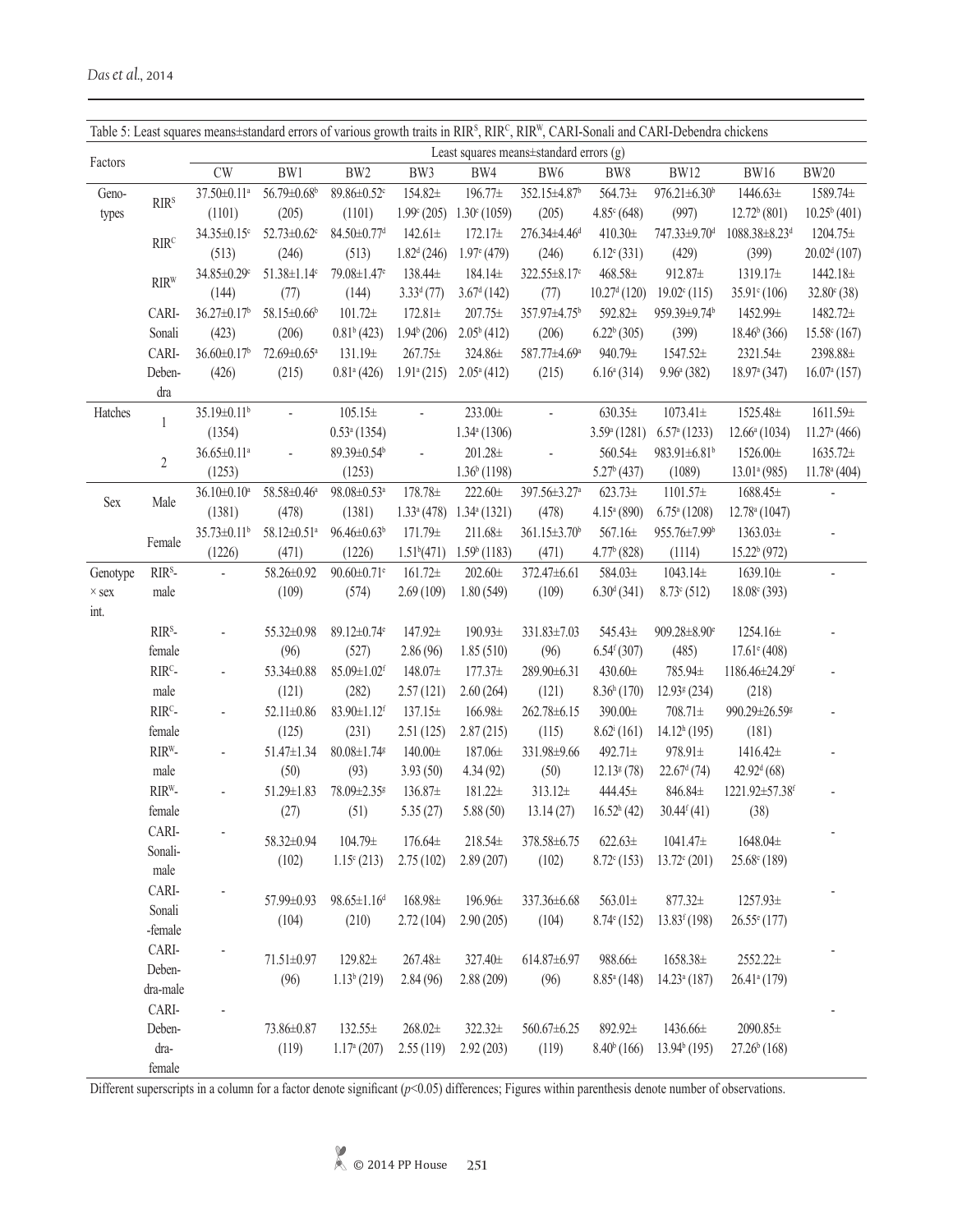| Table 6: Least squares analysis of variance of various layer production traits in RIR <sup>S</sup> , RIR <sup>C</sup> , RIR <sup>W</sup> , CARI-Sonali and CARI- |  |  |  |
|------------------------------------------------------------------------------------------------------------------------------------------------------------------|--|--|--|
| Debendra chickens                                                                                                                                                |  |  |  |

| Source of variation                                                                                                                                                                                                                                                                     | df  | Mean sum of squares |                  |                 |                            |              |  |  |
|-----------------------------------------------------------------------------------------------------------------------------------------------------------------------------------------------------------------------------------------------------------------------------------------|-----|---------------------|------------------|-----------------|----------------------------|--------------|--|--|
|                                                                                                                                                                                                                                                                                         |     | <b>AFE</b>          | EW <sub>28</sub> | BW40            | EW40                       | EP40         |  |  |
| Genotypes                                                                                                                                                                                                                                                                               |     | 48057.3***          | $1752***$        | $1625333.9***$  | $164.0***$                 | $64147.0***$ |  |  |
| Hatch                                                                                                                                                                                                                                                                                   |     | $11536.5***$        | 0.282            | 730.2           | $114.6***$                 | 48334***     |  |  |
| RGS HW                                                                                                                                                                                                                                                                                  |     | 29228.5***          | $1836***$        | $16315359.7***$ | $366.0***$                 | 12001.7***   |  |  |
| Remainder                                                                                                                                                                                                                                                                               | 863 | 2339                | 159              | 30207.4         | 13.8                       | 375.5        |  |  |
| $\ddot{X}$ $\theta$ $\theta$ $\theta$ $\ddot{X}$ $\ddot{X}$ $\ddot{X}$ $\ddot{X}$ $\ddot{X}$ $\ddot{X}$ $\ddot{X}$ $\ddot{X}$ $\ddot{X}$ $\ddot{X}$ $\ddot{X}$ $\ddot{X}$ $\ddot{X}$ $\ddot{X}$ $\ddot{X}$ $\ddot{X}$ $\ddot{X}$ $\ddot{X}$ $\ddot{X}$ $\ddot{X}$ $\ddot{X}$ $\ddot{X}$ |     |                     | $^{\sim}$ 1      |                 | $\sim$ $\sim$<br>$-1$ $-1$ |              |  |  |

*\* p*<0.05, *\*\*p*<0.01, \*\*\**p*<0.001; RGS HW denotes regression of housing body weight (at 20 weeks of age) on the layer traits studied

Table 7: Least squares means $\pm$ standard errors of various layer production traits in RIR<sup>s</sup>, RIR<sup>c</sup>, RIR<sup>v</sup>, CARI-Sonali and CARI-Debendra chickens

| Factors   |                    | Number of           |                                |                                  | Least squares means±standard errors |                                   |                               |
|-----------|--------------------|---------------------|--------------------------------|----------------------------------|-------------------------------------|-----------------------------------|-------------------------------|
|           |                    | <b>Observations</b> | $AFE$ (days)                   | EW28(g)                          | BW40(g)                             | EW40(g)                           | EP40 (number)                 |
| Genotypes | RIR <sup>s</sup>   | 401                 | $148.86 \pm 0.78$ <sup>b</sup> | $44.98 \pm 0.20^b$               | $1744.78\pm$<br>8.86 <sup>c</sup>   | $51.75 \pm 0.19^b$                | $96.45 \pm 0.99^{\circ}$      |
|           | RIR <sup>C</sup>   | 107                 | $177.23 \pm 1.92$ <sup>d</sup> | $43.46 \pm 0.50$ <sup>c</sup>    | $1775.74\pm$<br>$21.83^{bc}$        | $50.45 \pm 0.47$ °                | $60.79 \pm 2.43$ <sup>d</sup> |
|           | $RIR^{W}$          | 38                  | $169.33 \pm 2.55$ <sup>c</sup> | $44.45\pm$<br>0.67 <sup>bc</sup> | $1766.87\pm$<br>29.01c              | $51.23 \pm$<br>0.62 <sup>bc</sup> | $71.61 \pm 3.24$ °            |
|           | CARI-Sonali        | 167                 | $135.06 \pm 1.27$ <sup>a</sup> | $46.66 \pm 0.33$ <sup>a</sup>    | $1747.65 \pm$<br>14.44 <sup>c</sup> | 53.46 $\pm$ 0.31 <sup>a</sup>     | $111.13 \pm 1.61^{\circ}$     |
|           | CARI-Deben-<br>dra | 157                 | $177.73 \pm 2.25$ <sup>d</sup> | $46.78 \pm 0.59$ <sup>a</sup>    | $2122.34\pm$<br>$25.54^{\circ}$     | $53.52 \pm 0.55^{\circ}$          | $66.23 \pm 2.85$ °            |
| Hatch     | 1                  | 466                 | $165.32 \pm 0.85^{\circ}$      | $45.29 \pm 0.22$ <sup>a</sup>    | $1830.55\pm$<br>9.63 <sup>a</sup>   | $52.45 \pm 0.21$ <sup>a</sup>     | $78.86 \pm 1.07^b$            |
|           | $\overline{2}$     | 404                 | $157.96 \pm 0.90^{\circ}$      | $45.25 \pm 0.23$ <sup>a</sup>    | $1832.40 \pm$<br>$10.21^{a}$        | $51.71 \pm 0.22^b$                | $83.62 \pm 1.14^a$            |

Means within a factor having different superscripts differ significantly (*p*<0.05).

upto 40 weeks of age to be 44.68 for Kadaknath, 42.66 for Vanraja male line, 81.76 for Vanraja female line, 33.65 for Aseel, and 75.30 for Gramapriya female line. CARI-Sonali cross, RIR<sup>s</sup> pure strain and CARI-Debendra cross performed better than Vanraja female line and Grampriya female line also which are well known as best layers and which are being used for development of rural chicken varieties in India. RIRC and RIRW also performed better than Kadaknath, Aseel and Vanraja male line.

# *3.2.4. Percent mortality*

Percent mortality at different stage viz., brooder, grower and layer, in different periods in RIR<sup>s</sup>, RIR<sup>c</sup>, RIR<sup>w</sup>, CARI-Sonali and CARI-Debendra chickens were presented in Table 8.

It was evident in that CARI-Debendra chicks had least percent mortality in 0-7 days as compared to CARI-Sonali<RIR<sup>W</sup><RIR<sup>C</sup><RIR<sup>S</sup> chicks but it differed significantly (*p*<0.05) between RIR<sup>s</sup>≈RIR<sup>c</sup> and CARI-Sonali≈CARI-Debendra. CARI-Sonali recorded the least percent mortality in 1-6

weeks' period preceded by CARI-Debendra<RIR<sup>c</sup><RIR<sup>s</sup><RIR<sup>w</sup> brooders but it differed significantly (*p*<0.05) between CARI-Sonali vs. CARI-Debendra≈RIR<sup>c</sup>≈RIR<sup>s</sup> vs. RIR<sup>W</sup>. RIR<sup>s</sup> had least percent mortality in 6-20 weeks period as compared to RIRC<CARI-Sonali<CARI-Debendra<RIRW growers having significant ( $p$ <0.05) genotypic difference between RIR<sup>s</sup>≈RIR<sup>c</sup>≈CARI-Sonali vs. RIR<sup>w</sup>. RIR<sup>w</sup> had no mortality and RIRS had least percent mortality in 20-40 weeks' period as compared to CARI-Debendra<RIR<sup>c</sup><CARI-Sonali layers but it differed significantly ( $p$ <0.05) between RIR<sup>s</sup> $\approx$ CARI-Debendra≈RIR<sup>c</sup>≈CARI-Sonali vs. RIR<sup>W</sup>. Mortality in various genotypes was well within the range of normal mortality observed in intensive rearing, except in few cases. Hutt (1938) also reported a lower mortality in upgraded birds compared to indigenous stock of improved birds. Almost similar range of mortality in various chicken germplasm has been reported earlier (Adebambo et al., 2006; Malago and Baitilwake, 2009).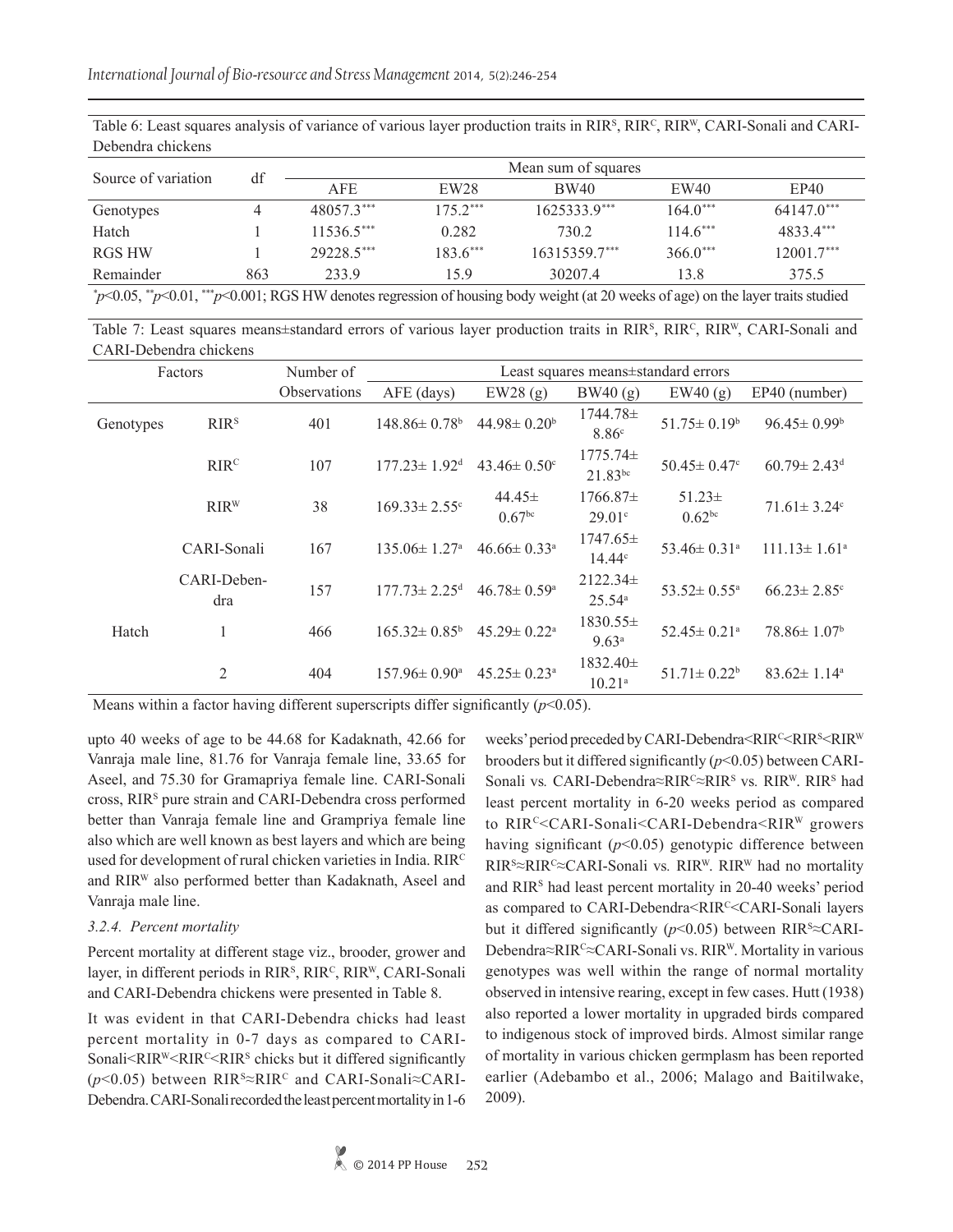| Strains or crosses Period |                   | Mortality $(\% )$ |                    |                   |  |  |
|---------------------------|-------------------|-------------------|--------------------|-------------------|--|--|
|                           |                   | <b>Brooders</b>   | Growers            | Layers            |  |  |
|                           |                   | (both sexes)      | (both sexes)       | (pullets)         |  |  |
|                           | $0 - 7$           | $1-6$             | $6 - 20$           | $20 - 40$         |  |  |
|                           | days              | weeks             | weeks              | weeks             |  |  |
| RIR <sup>S</sup>          | $5.14^{b}$        | 4.80 <sup>b</sup> | 5.60 <sup>a</sup>  | 7.73 <sup>b</sup> |  |  |
| RIR <sup>c</sup>          | 4.42 <sup>b</sup> | 4.62 <sup>b</sup> | 6.06 <sup>a</sup>  | $9.23^{b}$        |  |  |
| RIRW                      | $4.32^{ab}$       | 9.03c             | 13.48 <sup>b</sup> | 0.0 <sup>a</sup>  |  |  |
| CARI-Sonali               | 2.06 <sup>a</sup> | 1.17 <sup>a</sup> | $6.38^{a}$         | $10.05^{b}$       |  |  |
| CARI-Debendra             | 1.61 <sup>a</sup> | 3.73 <sup>b</sup> | 6.54a              | 8.19b             |  |  |

Table 8: Percent mortality in RIR<sup>s</sup>, RIR<sup>c</sup>, RIR<sup>w</sup>, CARI-Sonali and CARI-Debendra chickens

Values in a column with different superscripts differ significantly  $(p<0.05)$ .

# **4. Conclusion**

RIR pure strains were better than their crosses for immunocompetence status and traits were not influenced by sex. RIR-white strain demonstrated highest percent fertility of eggs followed by other pure strains and crosses, whereas the highest percent TES hatchability was in RIR control strain. CARI-Debendra cross grew faster than CARI-Sonali and RIR strains, males being heaviest at all ages. CARI-Sonali pullets matured at the earliest age and produced highest numbers of eggs as compared to RIR selected and white strains, CARI-Debendra cross and RIR control strain. Pullets of crosses laid larger sized eggs than pure strains. Layer production performances were influenced by genotype, sex and hatch. Chick weight and housing body weight played significant role on subsequent performance traits. The information generated in this investigation may be useful in chalking out programs for simultaneous genetic improvement in the production traits along with immunocompetence traits.

# **5. Acknowledgements**

The authors sincerely thank Directors of IVRI and CARI, Izatnagar for providing necessary facilities.

# **6. References**

- Adebambo, A.O., Ozoje, M.O., Adebambo, F., Abiola, S.S., 2006. Genetic variations in growth performance of Giriraja, Indian White Leghorn and improved indigenous chicken breeds in south west Nigeria. Nigerian Journal of Genetics 20, 7-16.
- Ahrestani, S.R., Mulbagan, A.N., Paranjape, V.L., 1987. Studies on serum immunoglobulins of fowl (*Gallus domesticus*): Characterization and quantification of IgG. Indian Veterinary Journal 64, 98-103.

CARI Annual Report, 2010-11. 2011. Central Avian Research

Institute, Izatnagar, India, 32-33.

- Chatterjee, R.N., Sharma, R.P., Reddy, B.L.N., Niranjan, M., Shivaprasad., Mishra, S.K., 2007. Genetic analysis of highly inbred chicken using RAPD-PCR and immunocompetence. International Journal of Poultry Science 6(12), 967-972.
- Chatterjee, R.N., Sharma, R.P., Bhattacharya, T.K., Niranjan, M., Reddy, B.L., 2010. Microsatellite variability and its relationship with growth, egg production, and immunocompetence traits in chickens. Biochemical Genetics 48, 71-82.
- Das, A. K., Kumar, S., Mishra, A.K., Rahim, A., Kokate, L.S., 2014. Immunocompetence traits and their association with production traits in CARI-Debendra chicken. Indian Journal of Animal Sciences 84(5), 494-497.
- Fleming, A., 1922. On a remarkable bacteriolytic element found in tissues and secretions. Proceedings of Royal Society 93, 306-317.
- Gupta, T., Kumar, S., Prasad, Y., Kataria, M.C., 2010. Genetics of immunocompetence traits in white Leghorn chicken divergently selected for humoral response to sheep erythrocytes. Indian Journal of Poultry Science 45(1), 18-21.
- Harvey, W.R., 1990. User's guide for LSMLMW, mixed model least squares and maximum likelihood computer program. Ohio State University (Mimeograph).
- Hutt, F.B., 1938. The geneticists' objectives in poultry improvement. American Naturalists 72, 268.
- Kamar, G.A.R., Khalifa, M.K., Riad, S.A., Sarhan, A.A.M., 1984. Studies on semen characteristics, fertility and hactchability of Fayoumi, Plymouth Rock and Rhode Island Red cocks. Egyptian Journal of Animal Production and Poultry Abstracts 13(7), 1349.
- Kicka, M.A.M., Stino, F.K.R., Kamar, G.A.R., 1978. Genetical studies on some economical traits of chickens in the subtropics. Animal Breeding Abstracts 46, 12.
- Kumar, S., Gaur, P., Sharma, S.K., 2011. Genetic characterization of Kadakanath breed of Indian native chicken. Indian Veterinary Journal 88(6), 41-42.
- Lie, Q., Solbu, H., Syed, M., 1986. A genetic association between bovine lysozyme and colostrum lysozyme levels. Animal Genetics 17, 39-45.
- Malago, J.J., Baitilwake, M.A., 2009. Egg traits, fertility, hatchability and chick survivability of Rhode Island Red, local and crossbred chickens. Tanzania Veterinary Journal 26(1), 24-36.
- Mancini, G., Carbrnar, A.O., Heremans, J.F., 1965. Immunochemical quantification antigens by single radial immunodiffusion. Immunochemistry 2, 235-254.
- Merat, P., 1990. Pleiotropic and associated effects of major